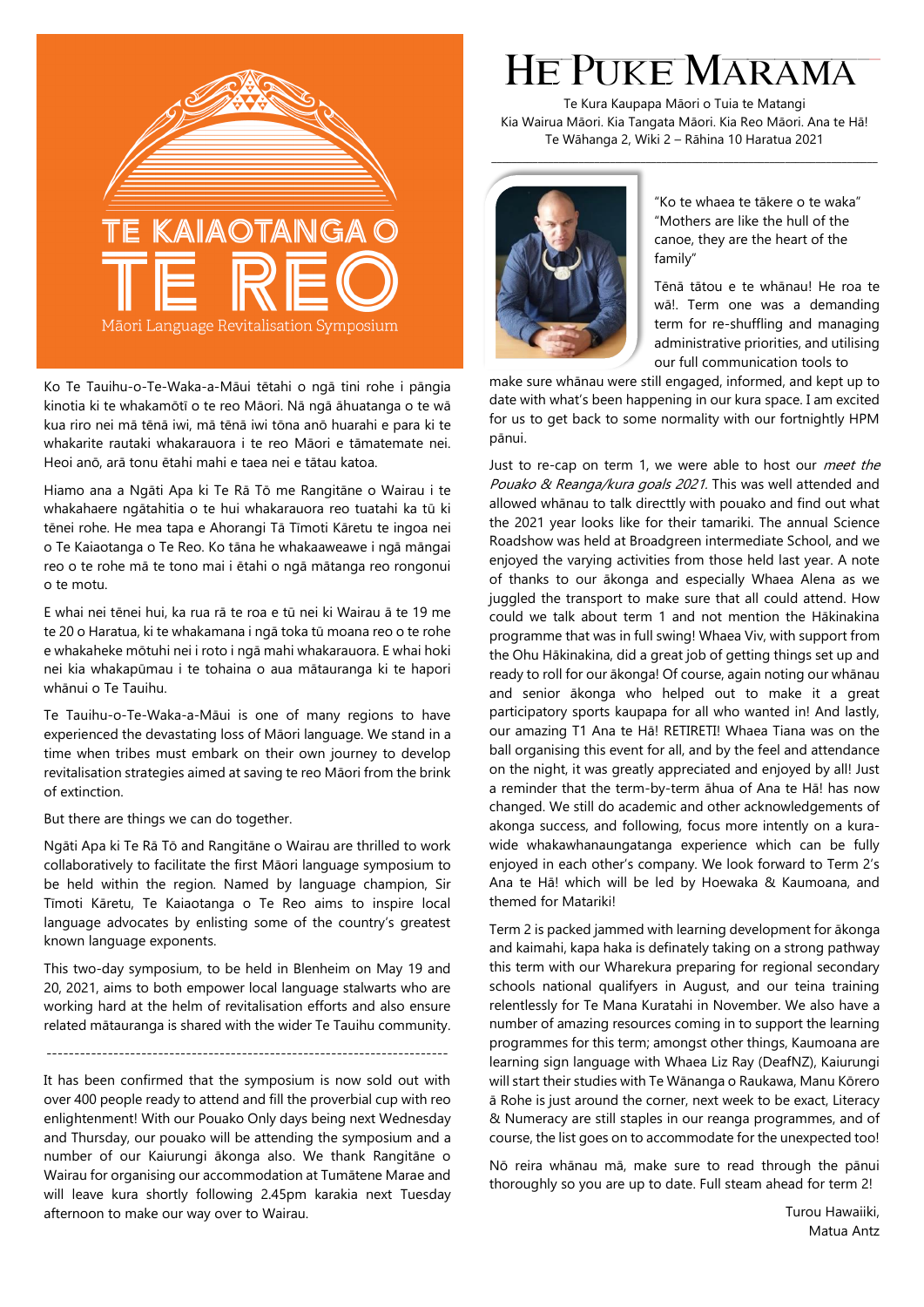|  |  |  | Hui Whānau 6pm-7.30pm   25/5, 29/6, 17/8, 14/9, |  |  |
|--|--|--|-------------------------------------------------|--|--|

Hui Poari 6pm-8.00pm Term 2 Yr5-6 Miniball 5V5 Yr7-8 Intermediate Bball 5V5 Pouako Only Days Reo Symposium Yr3-4 Miniball 3V3 Ngā Manu Kōrero ā Rohe Wharekura kapa noho Queens Birthday long weekend Rangitāne Kura Reo (Wairau) Term 3 Te Tauihu ki te Hoe! Pourakahua Taki Rua 2021 Labour long weekend Te Mana Kuratahi 2021 Term 4

25/5, 29/6, 17/8, 14/9, 26/10, 7/12 17/5, 28/6, 16/8, 13/9, 18/10, 13/12  $3$  May  $-9$  July 14 May – 20 August 17 May – 23 August Wed 19-Thurs 20 May Wed 19-Thurs 20 May 20 May - 9 September Fri 21 May, MHS 1-2/6, 15-16/6, 6-7/7 Sat 5- Mon 7 June 18-22 July 26 July – 1 October Sat 7 August Mon 27 September Sat 23-Mon 25 Oct Sun 31-Fri 5 Oct 18 Oct – 15 Dec



Yesterday we posted up the Baskbetball/Miniball weekly interschool competition details. Here is another listing just in case some of us haven't or can't pick itup on the Facebook comms...

### **Years 3&4 MIniball 3v3**

- Starts Thursday 20 May to 9 September
- Taiāwhiorangi, Amiria Zoe, Takena, Te Pohoi Toroa, Healey Reae, Aotea
- Games at Jack Robins Stadium, Stoke
- Coach/manage Hineata and Leighton Ngawaka

### **Years 5&6 Miniball 5v5**

- Starts this Friday 14 May to 20 August
- Maraea, Ngatai, Waimarie, Te Pakira, Te Aio Nuku, Tukairangi, Siofilisi, Trey, Tryton, Ngā Muka
- Games at Saxton Stadium
- Coach/manage Jason and Roimata Sam

### **Years 7&8 Intermediate 5v5**

- Starts Monday 17 May to 23 August
- Haka, Kanye, Nikora, Tametame, Marick-Hoani, Tione- Rawhiti, Ngākau
- Games at Saxton Stadium
- Coach/manage Shaeana and Ngarama Robson

We encourage whānau, and ākonga who aren't in the teams, who may have some free time to go down and support our tamariki as they take on the schools in our region.

## Ngā Whakataetae mō Ngā Manu Kōrero ā Rohe 2021



Motueka High School, Friday 21 May.

The regional secondary schools' Ngā Manu Kōrero Speech Contest has returned this year, and will be hosted by Motueka High School. A national prestigious event, creme de la creme are seen on the national Ngā Manu Kōrero stage. Tuia te Matangi consistently has regional placegetters. Many national language champions have been former contestants on either the regional or national stage of Ngā Manu Kōrero.

We are proud to announce the following kura representatives at the upcoming regional contest:

| Tumoana Tahuri               | <b>Levi Birtles</b>             |
|------------------------------|---------------------------------|
| Te Rāwhiti Ihaka:            | Tā Turi Kara:                   |
| Junior Māori (prepared)      | Junior English (prepared)       |
| Vahlondra Galiki             | <b>Pharaoh Wayne de Thierry</b> |
| Pei te Hurinui: Senior Māori | Korimako: Senior English        |
| (prepared and impromptu)     | (prepared and impromptu)        |

The students are in full preparation, and we look forward to seeing them represent their whānau, kura and iwi. Nō reira, e hine, e tama mā, karawhiua!

Whāia te iti kahurangi,

------------- ki te tūohu koe, me he maunga teitei --------------

A pānui was sent home yesterday with Kaiurungi and Kaumoana ākonga to read through with their whānau. It is a clear outline of expectations of representation while in attendance and a wātaka of the day. If whānau have any questions or concerns, please do not hesitate to contact Whaea Viv directly. She is coordinating our attendance and I'll be working with her, Matua Levi and Whaea Alena on the ground, on the day.

A last note for this kaupapa: whānau who are attending Ngā Manu Kōrero and are taking their TKKMoTTM tamariki with them (in your care), please ensure that they are not wearing the kura unifom. We are very clear as to who is attending under the mantle of the kura, as stated Kaiurungi and Kaumoana reanga only and assisting kaimahi.

# Maite KAIWHAKARITE PAHI

This is a reminder that there will be NO BUS FOR THE NELSON RUN this Friday, 14/5. Please ensure to make alternative transport arrangements for your tamariki as required. Also, for those who have not yet done so, please organise and start the agreed weekly contributions payments at your soonest convenience.

Over the past few weeks two sets of poi have been taken from personal spaces/desks here at kura. If you have mistakenly picked them up, please return them to the tari as soon as possible – their owners are missing them and need them to train with... ngā manaakitanga

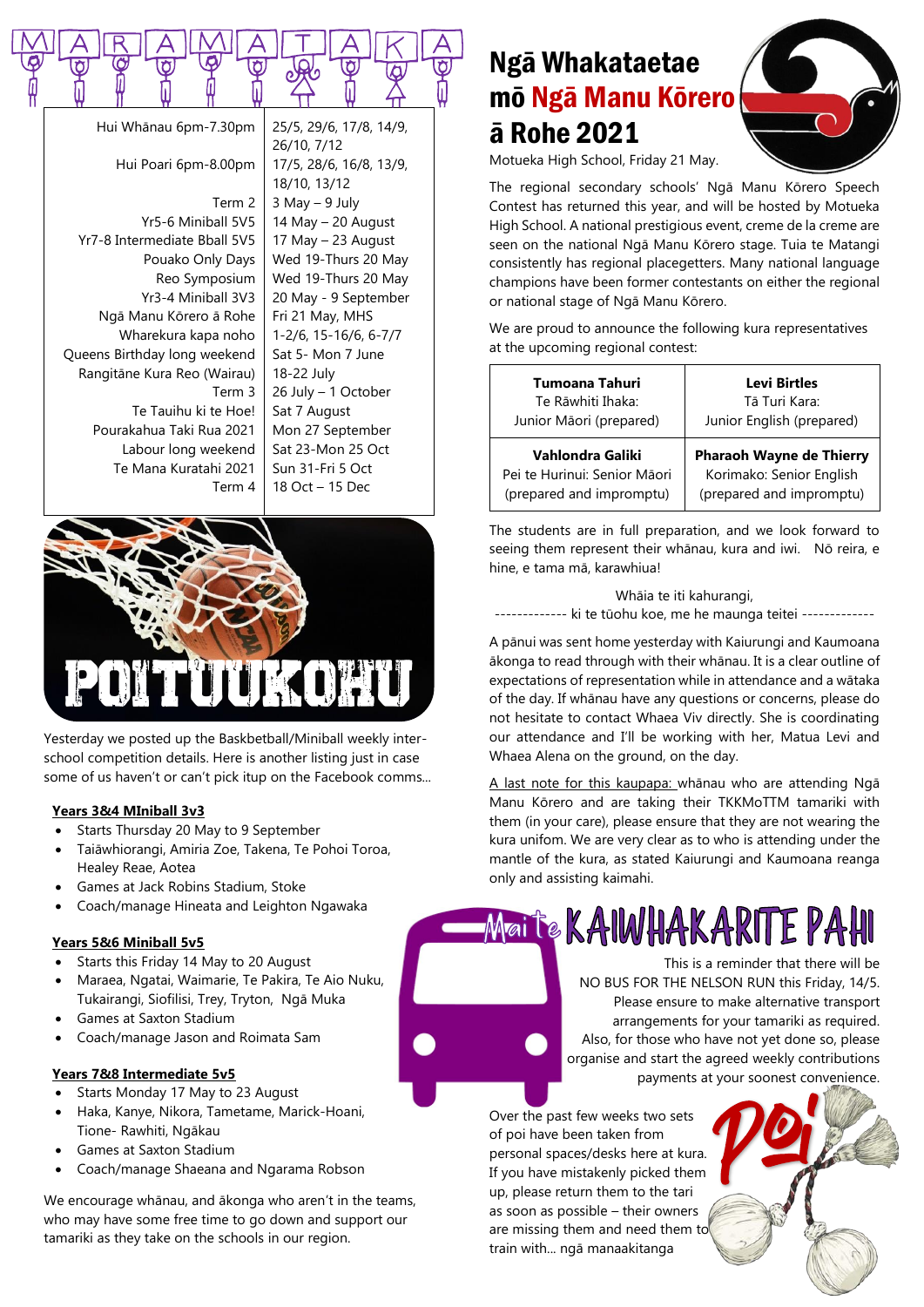

Ngā manaakitanga o te waahi ngaro ki runga i a tātou... In a bid to extend on the use of Te Reo Māori within the homes of our ākonga, I will be sharing a Whakataukī (proverbial saying) or Kīwaha (colloquialisms) for each He Puke Mārama edition. Since Mother's day has just been, the whakataukī for this is edition is...

#### **"Ko te whaea te tākere o te waka" "Mothers are like the hull of the canoe, they are the heart of the family"**

The hope is that by sharing these whakataukī/kīwaha, our tamariki and their wider whānau are able to engage in everyday Māori conversation with confidence and pride. Matua Levi



Last week, we kicked off the Ka Ora Ka Ako/Lunches in Schools Programme. It is a small relief to know that all our tamariki will have a kai available to them as we do sometimes

have ākonga who may not have kai some days, or have eaten it on the way to kura, as my boys always have!

Our supplier is Subway Nelson, and to date we have had a mixture of bread roll subs, salad & meat wraps, yoghurts, salad bowls, fruit and carrots, and Oat & Raisin cookies. For the first few days our ākonga seemed to be fussy about eating so much lettucey-based kai, but are slowly coming around to the healthy options being given to them. Is it enough? For some of our ākonga, the small sub and cookie/yoghurt/vegies is enough, and for some they still go into their lunchboxes just to top up their appetite. I would encourage you to talk with your tamariki to gage their needs and go from there.



It's great to balance out the 'kia kaha's" with "koia kei a koe" too! And in that I wanted to acknowledge our whānau and the increase of numbers calling/emailing/messaging into the tari or to pouako regarding absences from kura for your tamariki! For the few who haven't yet mastered the 'cal in absences' routine, please put this on your priority list of things to do.

Just in case parents/caregivers weren't aware, our pouako will enquire with their ākonga (your tamariki) about their absence if there hasn't been notification to let us know. This is about making sure that we know if there have been sickness reasons that may affect the other tamariki in their reanga, if the akonga is ready to return, and if there are extenuating circumstances that we shoud be aware. It is not an exercise to grill the child, but to make sure that we can support them if needed in those times, and during their return. Mātua mā, please do talk with your tamaiti's pouako regarding any absences or call/email directly to the tari.

# TKKMoTTM term PÔWHIRI

Last Tuesday saw us welcome four new entrant tamariki to Tuia te Matangi; Lāie Fa'auli, Reggae Morris-Cook, Andre' Holloway and Mareikura Simons. I want to acknowledge firstly, their whānau and the commitment they make to their child's cultural journey, indigenous education and to Te Ao Māori, raising children in the foundations of their whakapapa! Secondly, to our Kohanga Reo who are solidifying inherent cultural foundations for our tamariki and whānau, and the continuing pathway that supports our tamariki in those fundamentals. Ki ngā pōtiki i tae mai ki te kaupapa nei, nau mai, nau mai, haere mai!

I also want to kōrero about Pōwhiri that we host here at Tuia te Matangi, and the opportunity we have as whānau to extend manaakitanga. Every term we host Pōwhiri on the first Tuesday of the first week. This is for receiving new ākonga and their whānau, waewae tapu (e.g. agencies that wish to engage with our kura and kaupapa), new kaimahi etc. These pōwhiri signal the embrace of our kaupapa to those who make a conscious choice to be part of it!



This practice of Pōwhiri is significant to Te Ao Māori, and an important ritual to maintaining our 'māoriness'! With this said, I want to remind us all that our abilities to host Powhiri shoud never be taken for granted, or left for 'others' to do – it is each of our responsibility as members in the Te Aho Matua movement, and as whānau within Tuia te Matangi. How can you help/ extend manaakitanga if you aren't able to attend? A shared kai goes a long way in reflecting who we are as a manaakitanga culture. The time and effort we put into our tamariki to look the best they can in their kākahū ōkawa is another way of representing who we are and where we are frrom. If able to attend, come earlier and help get the kai ready, or ring the tari the day/term before to see how and where you can help.

Moving forward, we will be using a template runsheet for the organisational factors for pōwhiri, allowing our ākonga to play a greater role. Again, opportunities to grow their understanding of this ritual and where they fit. If you have any questions, please feel free to talk with me.



The poari has adopted Kaupapa Here (policies) that reflect Te Aho Matua to keep our kura safe, they are not all of the Kaupapa Here needed, however it is a start.

A google folder has been created that has a timeline schedule that the poari will be reviewing and ratifying.

If you would like to give feedback please read through carefully the schedule. We also ask that whānau (where applicable) speak with their akonga about the kaupapa here to get their views and solutions.